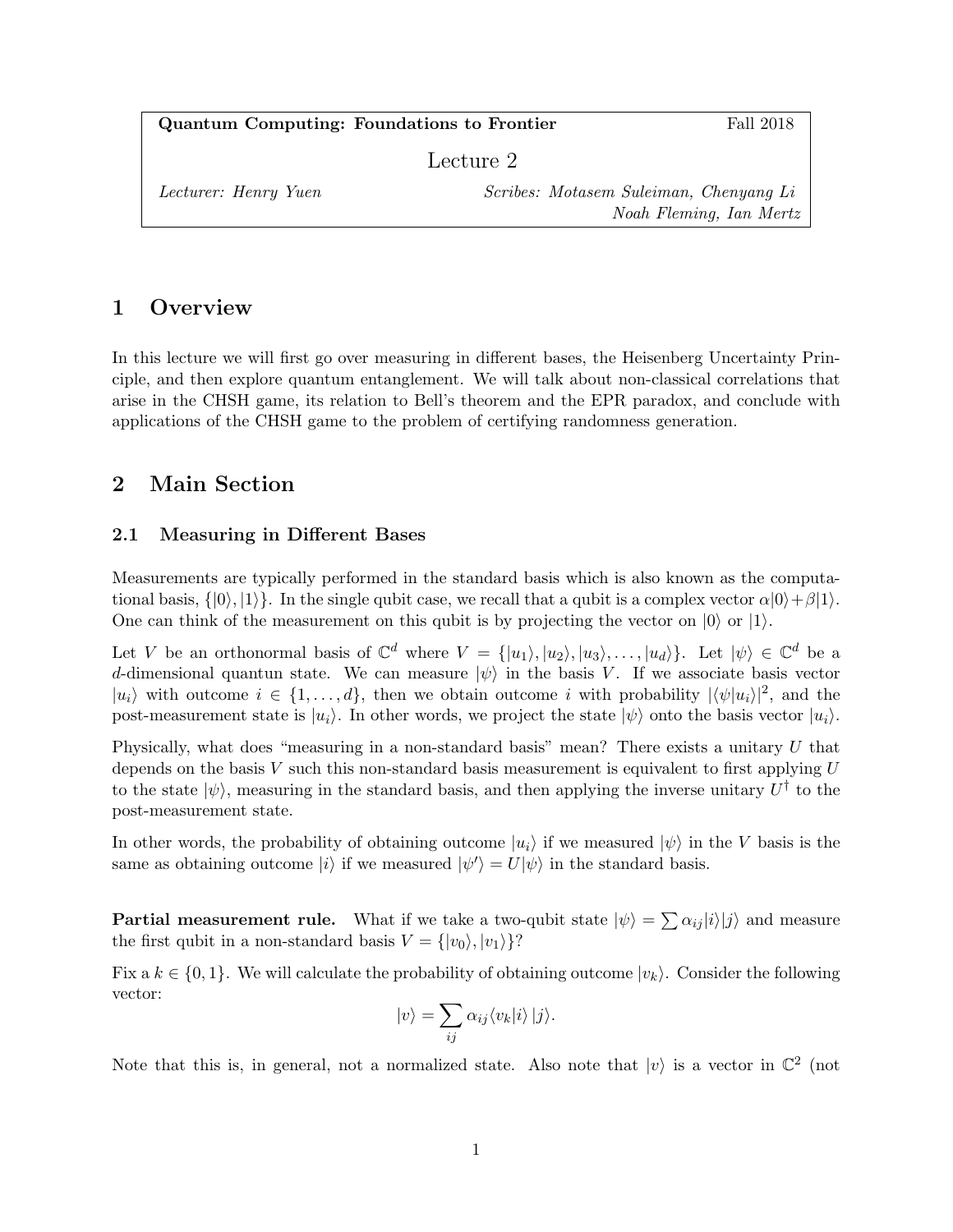$\mathbb{C}^2 \otimes \mathbb{C}^2$ !). The probability of obtaining outcome  $|v_k\rangle$  is the norm squared of  $|v\rangle$ :

$$
\| |v\rangle\|^2 = \sum_j \left| \sum_i \alpha_{ij} \langle v_k | i \rangle \right|^2.
$$

The post-measurement state of both qubits is

$$
|v_k\rangle \otimes \frac{1}{\| |v\rangle\|} |v\rangle.
$$

You should check that this is a normalized state.

**Example.** Let  $V = \{ |+ \rangle, |- \rangle \}$  where

$$
|+\rangle = \frac{1}{\sqrt{2}}(|0\rangle + |1\rangle) \qquad |-\rangle = \frac{1}{\sqrt{2}}(|0\rangle - |1\rangle).
$$

Let  $|\psi\rangle = \sqrt{\frac{2}{3}}$  $\frac{2}{3}$ |01 $\rangle + \sqrt{\frac{1}{3}}$  $\frac{1}{3}$ |10 $\rangle$ . The probability of obtaining the  $|-\rangle$  outcome when measuring the first qubit of  $|\psi\rangle$  in the basis V is the following. We first calculate

$$
|v\rangle = \sqrt{\frac{2}{3}} \langle -|0\rangle |1\rangle + \sqrt{\frac{1}{3}} \langle -|1\rangle |0\rangle
$$
  
=  $\sqrt{\frac{2}{3}} \sqrt{\frac{1}{2}} |1\rangle + \sqrt{\frac{1}{3}} \left( -\sqrt{\frac{1}{2}} \right) |0\rangle$   
=  $\sqrt{\frac{1}{3}} |1\rangle - \sqrt{\frac{1}{6}} |0\rangle.$ 

The norm of  $|v\rangle$  is  $1/3 + 1/6 = 1/2$ . Thus the probability of obtaining outcome  $|-\rangle$  is 1/2. The post-measurement state is then

$$
|-\rangle \otimes \left(\sqrt{\frac{2}{3}}|1\rangle - \sqrt{\frac{1}{3}}|0\rangle\right).
$$

#### 2.2 Heisenberg Uncertainty Principle

The principle arises in physics and chemistry in which it states that one cannot tell the position and the momentum of a particle at the same time. In quantum information theory terms, this boils down to the following statement: it is not possible for a qubit  $|\psi\rangle$  to be determined using both the standard basis  $\{|0\rangle, |1\rangle\}$  and  $\{|+\rangle, |-\rangle\}$  basis. In other words, if we measure  $|\psi\rangle$  in the standard basis and get a deterministic outcome, then we cannot get a deterministic outcome when measuring  $|\psi\rangle$  in the  $\{|+\rangle, |-\rangle\}$  basis, and vice-versa. We say that these two bases are *incompatible*.

In physics, measuring the position or momentum of a particle is measuring in two incompatible bases.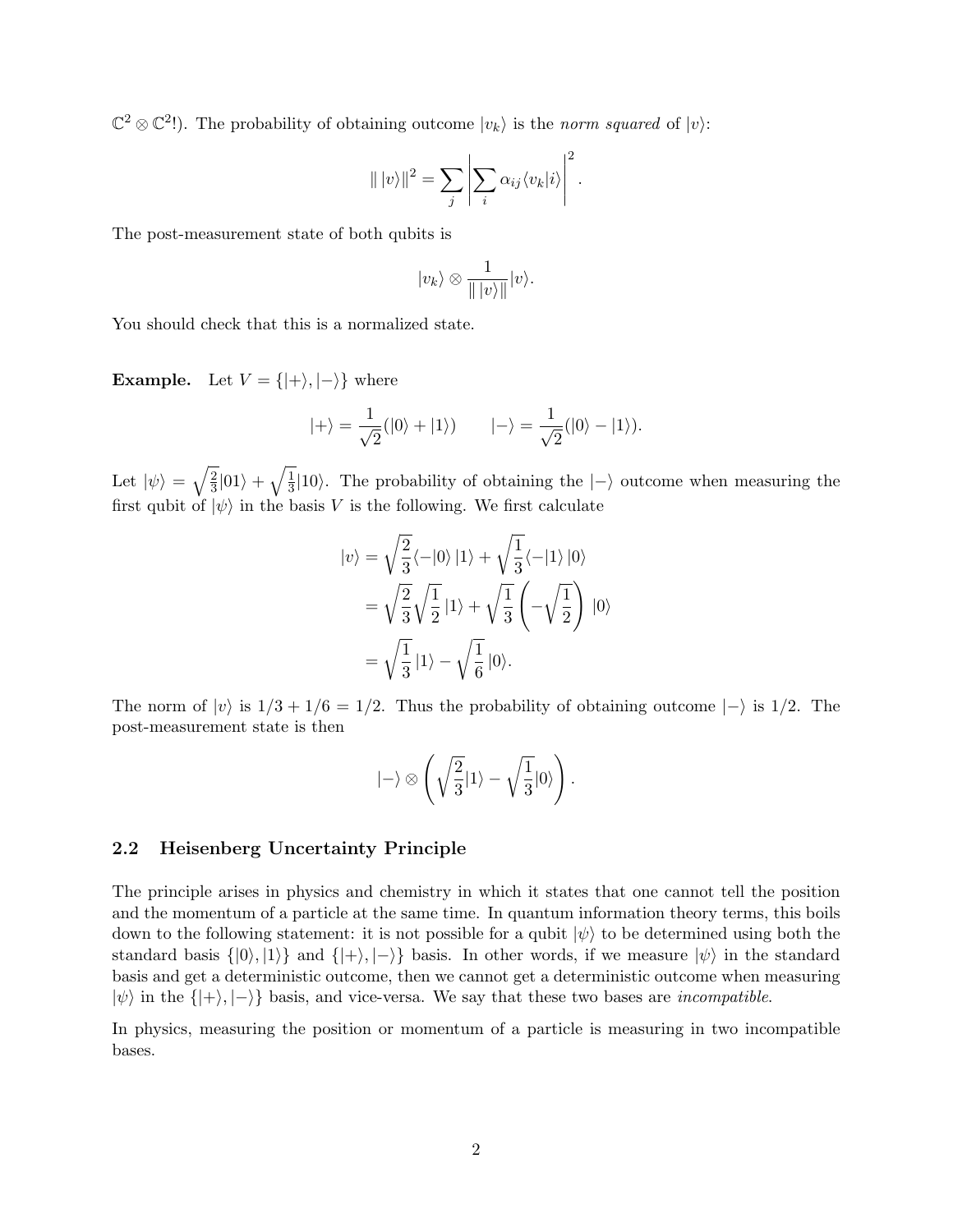#### 2.3 Entanglement

In general, a two-qubit state  $|\psi\rangle \in \mathbb{C}^2 \otimes \mathbb{C}^2$  cannot be represnted as  $|\psi\rangle = |\phi\rangle \otimes |\theta\rangle$  for some  $|\phi\rangle, |\theta\rangle \in \mathbb{C}^2$ . Such states are called product or unentangled states. The equality holds when the two qubits act independently. i.e. measuring one does not affect the other one. However, general quantum states are entangled, which means that the two qubits show correlation between one another. This means that measuring one qubit influences the outcome measurement of the other one.

An example of two entangled two-qubit system is:  $|\psi\rangle = \frac{1}{4}$  $\frac{1}{2}(|00\rangle + |11\rangle)$  This is called the EPR pair (Bell state or maximally entangled state).

Let's explore some properties of the EPR pair. Suppose Alice gets one qubit and Bob gets the other qubit. When measuring in the standard basis, both Alice and Bob obtain the same outcome. Hence, they are correlated. This correlation is not special to the quantum world, it can also be done classically. Interestingly, with the EPR pair, the correlation might get more complicated, as we will see.

## 3 CHSH game

We will see that there can be interesting correlations between Alice and Bob's measurement outcomes that would not be possible in a classical world. These correlations can be illustrated by means of Clauser-Horne-Shimony-Holt (CHSH) game [CHSH69].



Figure 1: The CHSH game.

As depicted in Fig. 1 in the CHSH game, there are two players (Alice and Bob) who are viewed as cooperating with one another but cannot communicate directly with one another . A referee runs the game, and all communication in the game is between the players and the referee. The referee randomly selects and sends a question  $x$  to Alice and a question  $y$  to Bob. Each player sends an answer, say answer  $\alpha$  for Alice wand  $\delta$  for Bob, back to the referee. All questions and answers,  $x, y, a, b$ , are single bits. Based on all of the questions and answers, the referee determines whether the players win or lose.

The winning condition is  $a + b = xy \mod 2$ . In other words, if  $xy = 0$ , then Alice and Bob have to output matching answers. If  $xy = 1$ , Alice and Bob have to output opposite answers.

What is the maximum winning probability for Alice and Bob in this game?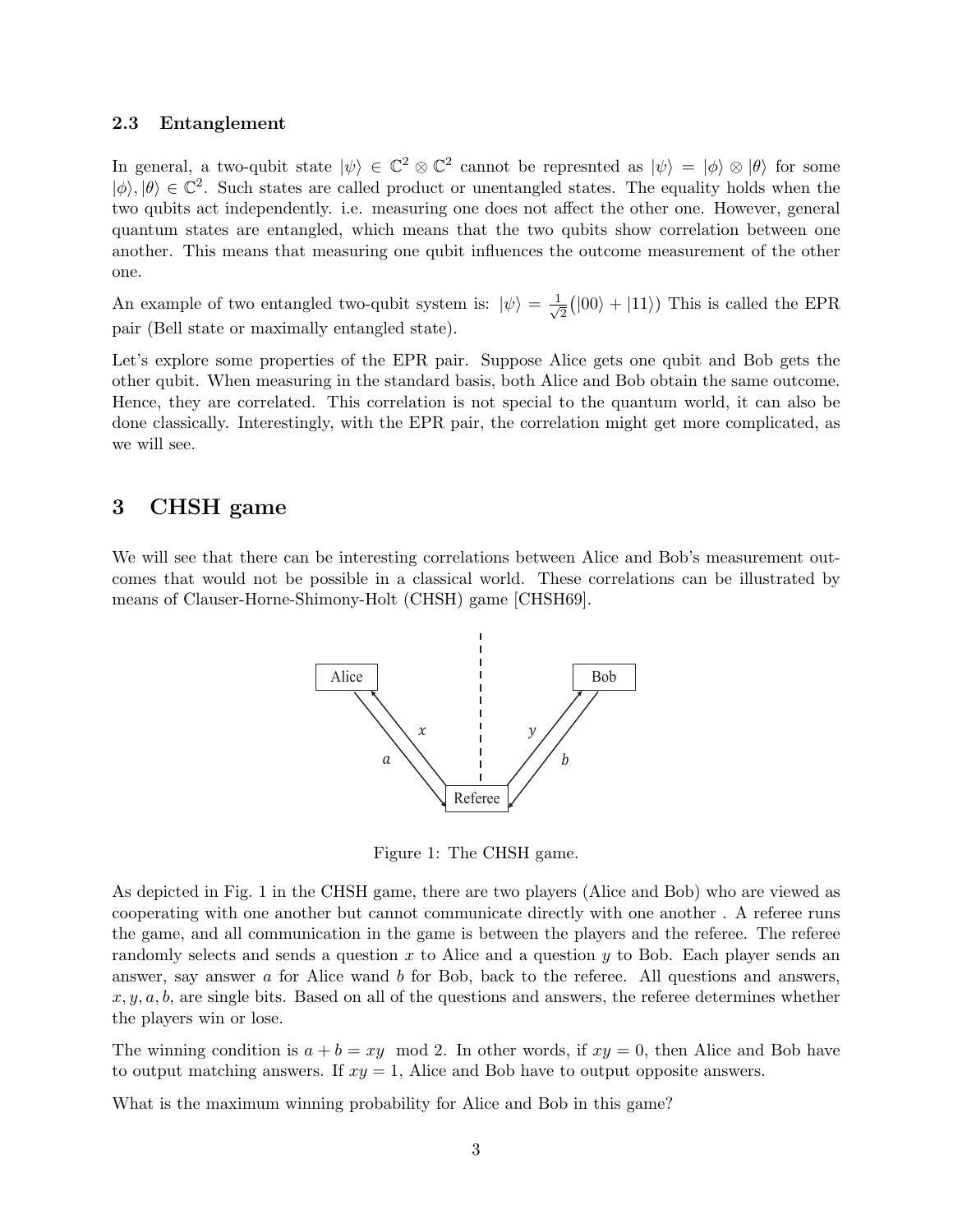### 3.1 Classical strategy

Suppose Alice and Bob only use classical strategies, i.e., each player generate their answers as a deterministic function of their questions. It is easy to find a strategy with a wining probability of 3/4 and, i.e., they both answer 0 all the time. In fact, the maximum wining probability with a classical strategy is 3/4. One way of checking this is by trying all possible classical strategies (there aren't that many).

Furthermore, allowing randomized strategies can not help them to get a better success probability. This is because any classical randomized strategy for the CHSH game (where say Alice's answer is a function of the question  $x$ , as well as some random string r that might be possibly shared with Bob, and similarly for Bob's answer) can be converted into a deterministic strategy that has the same winning probability.

#### 3.2 Quantum strategy



Figure 2: CHSH game with maximally entanglement states.

What if Alice and Bob use quantum strategy? They can get a better result if they can use entanglement. Suppose that before the game starts, as depicted in Fig.2, Alice and Bob get together in a lab and create an entangled two-qubit state:

$$
|\Phi\rangle = \frac{1}{\sqrt{2}}(|00\rangle + |11\rangle). \tag{1}
$$

Alice takes one qubit and Bob takes the other one. When the game starts, Alice gets  $x \in \{0, 1\}$  and Bob gets  $y \in \{0, 1\}$ . As depicted in Table 1, depending on their questions, they perform different measurements on their respective qubits.

(a)If Alice receives the question 0, she will measure her qubit with respect to the basis  $\{|0\rangle, |1\rangle\}$ . Alice outputs 0 if the measurement result is  $|0\rangle$ , or 1 if the measurement result is  $|1\rangle$ .

(b)If Alice receives the question 1, she will measure her qubit with respect to the basis  $\{|\rangle, |\rangle\}$ , where  $\{|+\rangle = \frac{1}{\sqrt{2}}\}$  $\frac{1}{2}(|0\rangle+|1\rangle), |-\rangle=\frac{1}{\sqrt{2}}$  $\overline{Z}(0) - (1)$ }. Alice outputs 0 if the measurement result is  $|+\rangle$ , or 1 if the measurement result is  $\ket{-}$ .

(c)If Bob receives the question 0, he will measure his qubit with respect to the basis  $\{|a_0\rangle, |a_1\rangle\}$ , where  $\{|a_0\rangle = \cos(\pi/8)|0\rangle + \sin(\pi/8)|1\rangle, |a_1\rangle = -\sin(\pi/8)|0\rangle + \cos(\pi/8)|1\rangle$ . Alice outputs 0 if the measurement result is  $|a_0\rangle$ , or 1 if the measurement result is  $|a_1\rangle$ .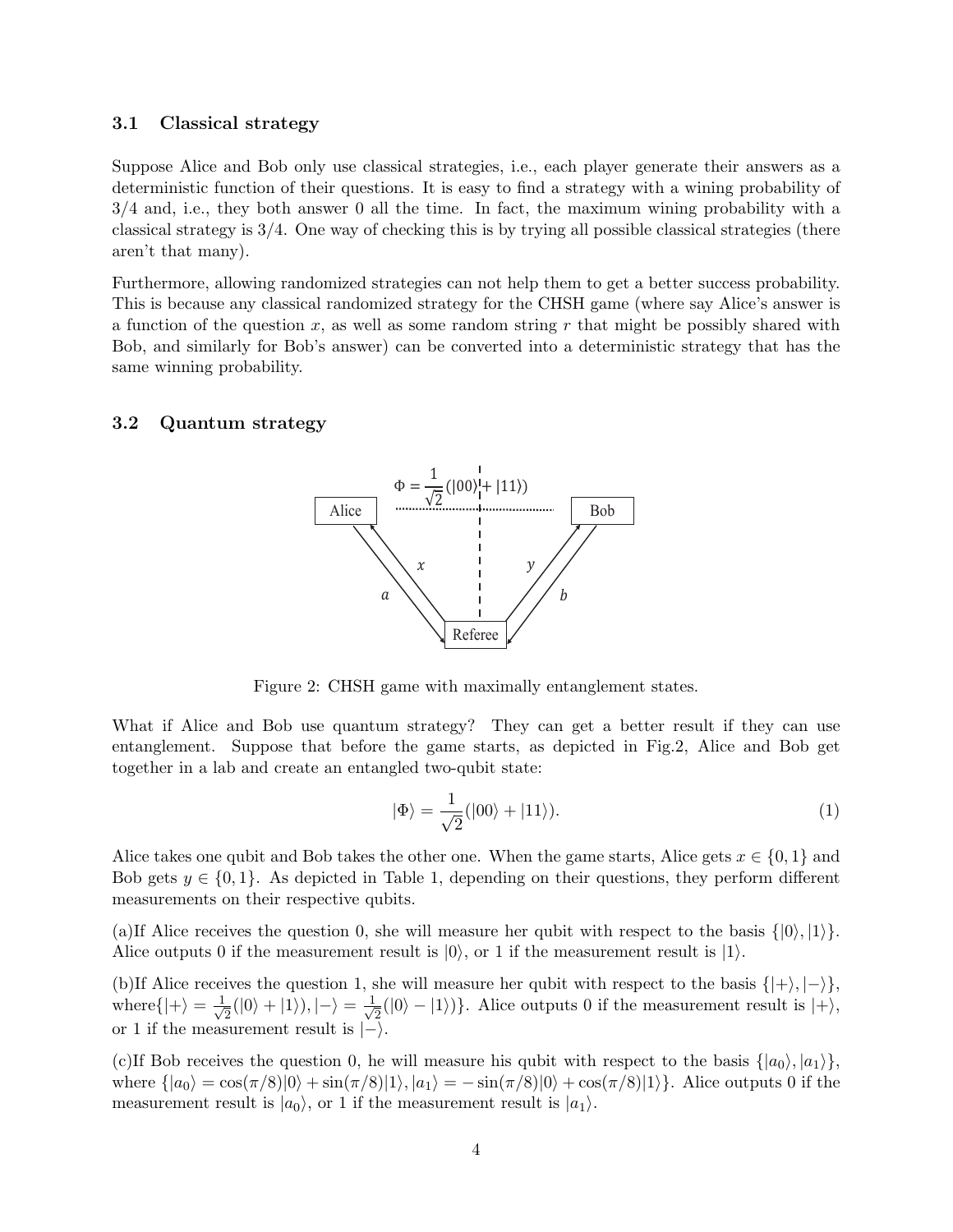(c)If Bob receives the question 1, he will measure his qubit with respect to the basis  $\{|b_0\rangle, |b_1\rangle\}$ , where  $\{|b_0\rangle = \cos(\pi/8)|0\rangle - \sin(\pi/8)|1\rangle, |b_1\rangle = \sin(\pi/8)|0\rangle + \cos(\pi/8)|1\rangle$ . Alice outputs 0 if the measurement result is  $|b_0\rangle$ , or 1 if the measurement result is  $|b_1\rangle$ .

| $\frac{1}{2}$ |             |        |              |             |        |
|---------------|-------------|--------|--------------|-------------|--------|
| Alice         |             |        | Bob          |             |        |
| Question $x$  | Basis state | Output | Question $y$ | Basis state | Output |
| $x=0$         |             |        | $y=0$        | $ a_0 $     |        |
|               |             |        |              | $a_1$       |        |
| $x=1$         |             |        | $y=1$        | $b_0$       |        |
|               |             |        |              | $b_1$       |        |

Table 1: Alice's and Bob's quantum strategy

Now, let us consider the winning probability. The total winning probability,  $P(win)$ , can be written as:

 $Pr(win)$ 

$$
= Pr(a = 0, b = 0|x = 0, y = 0) Pr(x = 0, y = 0) + Pr(a = 1, b = 1|x = 0, y = 0) Pr(x = 0, y = 0)
$$
  
+ Pr(a = 0, b = 0|x = 1, y = 0) Pr(x = 1, y = 0) + Pr(a = 1, b = 1|x = 1, y = 0) Pr(x = 1, y = 0)  
+ Pr(a = 0, b = 0|x = 0, y = 1) Pr(x = 0, y = 1) + Pr(a = 1, b = 1|x = 0, y = 1) Pr(x = 0, y = 1)  
+ Pr(a = 0, b = 1|x = 1, y = 1) Pr(x = 1, y = 1) + Pr(a = 1, b = 0|x = 1, y = 1) Pr(x = 1, y = 1). (2)

Let's calculate probability that Alice and Bob win when their question pair is  $(x, y) = (0, 0)$ :

$$
\Pr(a = 0, b = 0 | x = 0, y = 0) = |(\langle 0 | \otimes \langle a_0 |) | \Phi \rangle|^2
$$
  
= 
$$
\left| (\langle 0 | \otimes \langle a_0 |) \frac{1}{\sqrt{2}} (|00 \rangle + |11 \rangle) \right|^2
$$
  
= 
$$
\left| \frac{1}{\sqrt{2}} \langle a_0 | 0 \rangle \right|^2
$$
  
= 
$$
\frac{1}{2} \cos^2(\pi/8),
$$
 (3)

$$
\Pr(a = 1, b = 1 | x = 0, y = 0) = |(\langle 1 | \otimes \langle a_1 |) | \Phi \rangle|^2
$$
  
= 
$$
\left| (\langle 1 | \otimes \langle a_1 |) \frac{1}{\sqrt{2}} (|00 \rangle + |11 \rangle) \right|^2
$$
  
= 
$$
\left| \frac{1}{\sqrt{2}} \langle a_1 | 1 \rangle \right|^2
$$
  
= 
$$
\frac{1}{2} \cos^2(\pi/8),
$$
 (4)

Thus,  $Pr(win|x = 0, y = 0) = Pr(a = 0, b = 0|x = 0, y = 0) + Pr(a = 1, b = 1|x = 0, y = 0)$  $\cos^2(\pi/8) \approx .854$ . Similarity, we can compute the other conditional probabilities,  $Pr(a, b|x, y)$ . In fact, it will turn out that  $Pr(win|x,y) = cos^2(\pi/8)$  irrespective of the question pair  $(x, y)$ . This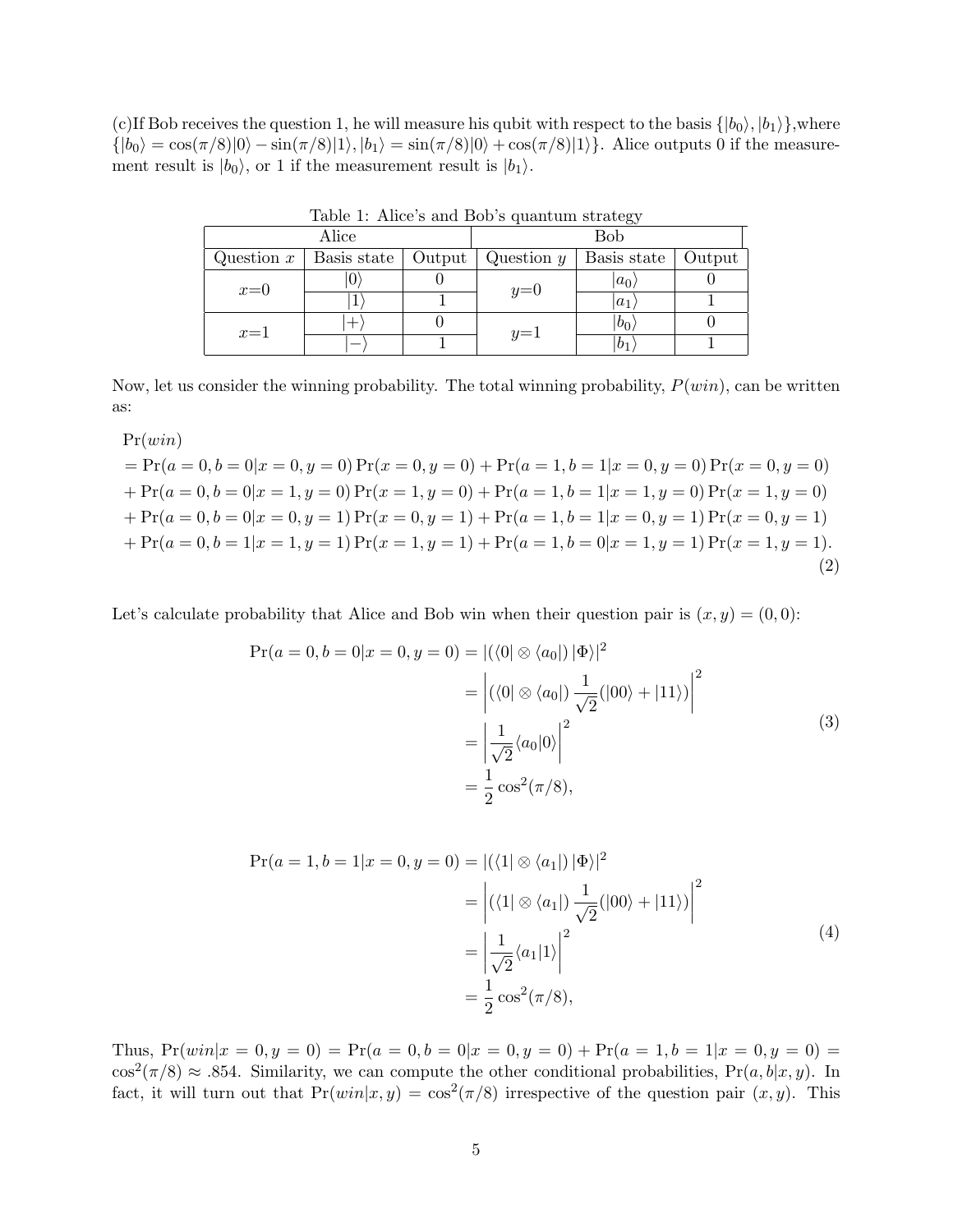implies that  $Pr(win) = \cos^2(\pi/8) \approx .854$  which is strictly greater than 3/4, the maximum classical success probability.

It is not possible to do better than  $\cos^2(\pi/8)$  with a quantum strategy for the CHSH game (although proving this is outside the scope of this lecture).

Thus, quantum entanglement gives rise to correlations that cannot be reproduced by classical randomness, and furthermore these correlations can help in playing this CHSH game.

### 4 Historical Perspective

The CHSH game is not just a cute demonstration of the advantage that using quantum entanglement can give in some esoteric game. In fact, the CHSH game arose naturally from one of the most important debates in Quantum Mechanics. In 1935, out of their great discomfort with the model of the real world that the theory of Quantum Mechanics presented, Einstein, Podolsky and Rosen (EPR), published a (now famous) paper titled "Can Quantum-Mechanical Description of Physical Reality be considered Complete?" [EPR35]. Their paper argued that although Quantum Mechanics may be remarkably good at predicting the outcome of experiments, it cannot be a complete description of nature.

Einstein, Podolsky and Rosen's grief with Quantum Mechanics can be summed up by the following experiment. Define the state

$$
|\psi\rangle = \frac{1}{\sqrt{2}} (|00\rangle + |11\rangle),
$$

and imagine the following two thought experiments: Alice and Bob share  $|\psi\rangle$  and are unable to communicate with each other. We will say that the first qubit belongs to Alice and the second belongs to Bob.

Experiment A: Alice measures her qubit in the standard basis  $\{|0\rangle, |1\rangle\}.$ Experiment B: Alice measures her qubit in the Fourier basis  $\{|\rangle, |\rangle\}.$ 

In Experiment A, Alices outcomes are as follows:

outcome:  $|0\rangle$  with probability 1/2, with post measurement state  $|00\rangle$ ,

outcome:  $|1\rangle$  with probability  $1/2$ , with post measurement state  $|11\rangle$ .

For, experiment  $B$ , the probability that

outcome:  $|+\rangle$  with probability 1/2, with post measurement state  $|++\rangle$ ,

outcome:  $|-\rangle$  with probability 1/2, with post measurement state  $| - -\rangle$ .

To see that this is correct for experiment B, observe that the probability of Alice measuring  $|+\rangle$  is

$$
\left\| (|+\rangle\langle+| \otimes I) \left( \frac{1}{\sqrt{2}} |0\rangle \otimes |0\rangle + \frac{1}{\sqrt{2}} |1\rangle \otimes |1\rangle \right) \right\|^2 = \frac{1}{2} \left\| \langle+|0\rangle |0\rangle + \langle+|1\rangle |1\rangle \right\|^2 = \frac{1}{2} \left\| \frac{1}{\sqrt{2}} |0\rangle + \frac{1}{\sqrt{2}} |1\rangle \right\|^2 = 1/2.
$$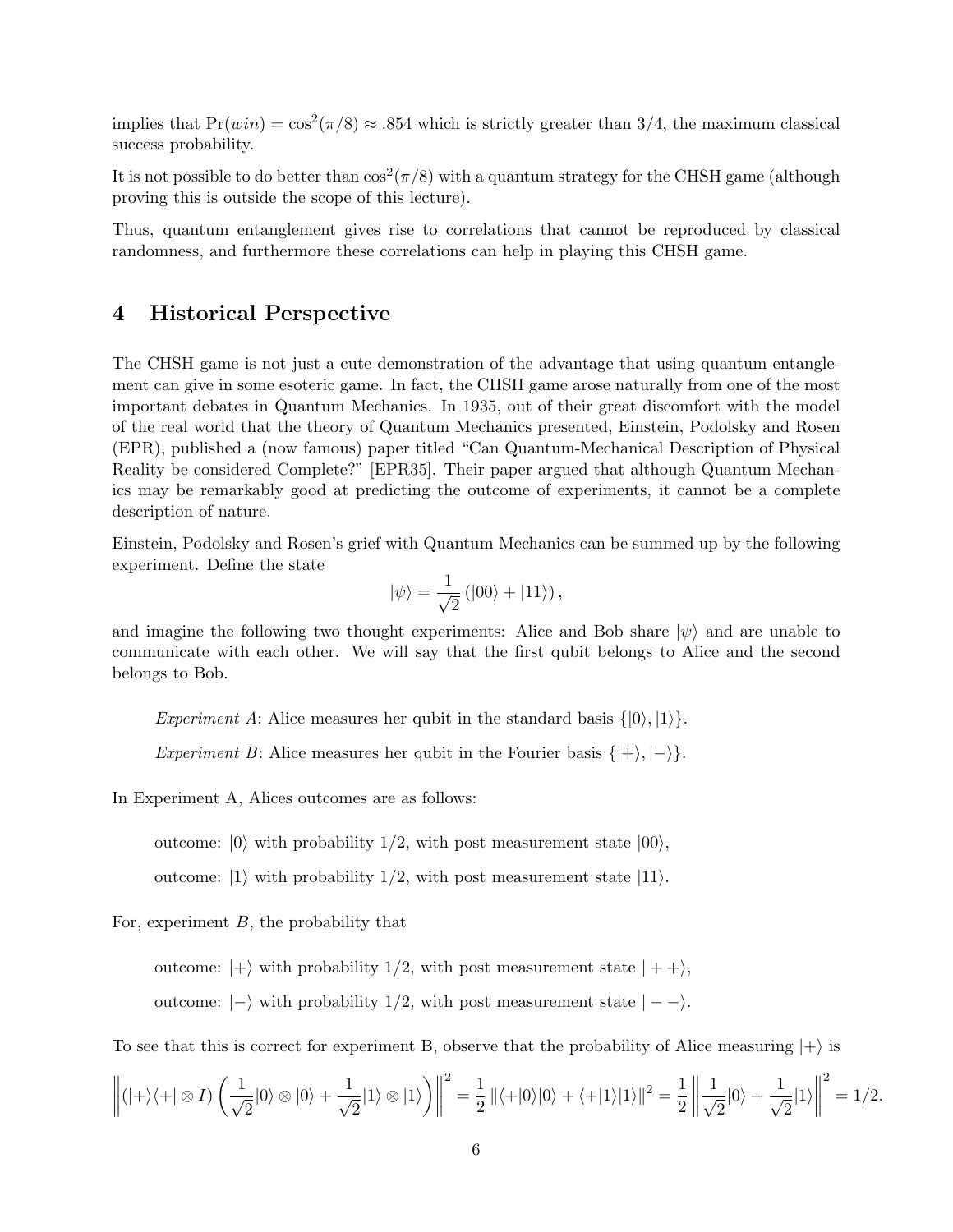The post-measurement state is then  $|+\rangle \otimes (1/$ √  $2(|0\rangle+|1\rangle) = |+\rangle \otimes |+\rangle$ . Similarly for the case when Alice measures  $|-\rangle$ .

Therefore, if Alice measures  $|i\rangle$  for  $i \in \{0,1\}$ , then she knows Bob's qubit must have collapsed to |i). Similarly, if Alice measures  $|j\rangle$  for  $j \in \{+, -\}$ , then she knows Bob's must have collapsed to  $|j\rangle$ . Therefore, Bob's qubit is both in the  $\{|0\rangle, |1\rangle\}$  and  $\{|+\rangle, |-\rangle\}$  basis simultaneously. The punchline is that no matter what basis Alice chooses to measure in, and no matter what outcome she gets, Bob's state always collapses to that outcome simultaneously.

This is difficult to reconcile with Heisenberg uncertainty principle. Bob's qubit could be billions of light years away and yet Quantum Mechanics states that the state of the two particles collapsed in a way that make it appear that Bob's qubit knew what basis Alice chose to measure in, in the sense that after Alice performs one of the two experiments, she knows the state of Bob's qubit. But because of the locality of physics, Alice's choice of measurement couldn't have affected the intrinsic state of Bob's qubit (or so EPR's reasoning went).

Because of this, Einstein, Podolsky and Rosen concluded that Bob's qubit has its answers for both the  $\{|0\rangle, |1\rangle\}$  basis and the  $\{|+\rangle, |-\rangle\}$  basis prepared ahead of time. This violates Heisenberg's uncertainty principle which states that the outcome of these two incompatible measurements cannot be determined. Therefore, something must be wrong. The conclusion of Einstein, Podolsky and Rosen was that Quantum Mechanics wasn't really describing reality. They posited that instead there was a deeper *classical* theory – consistent with the statistical predictions of Quantum Mechanics – but explains the paradox above by saying that in fact there are hidden variables that describe the intrinsic state of each particle. These variables describe different outcomes for each outcomes for each possible measurement you could make on them. But these variables would respect locality (i.e. signals cannot travel faster than the speed of light).

That is, they posited that there was an underlying classical theory called a *local hidden variable* theory that

- 1. Respects relativity/locality/causality, and
- 2. Reproduces the statistics of Quantum Mechanics.

To Einstein, this would be much more satisfactory, this would be the best of both worlds.

In 1964, a physicist named John Bell made an amazing contribution to quantum physics, that is at once incredibly simple but also profound. His contribution came in the form of (something similar to) the CHSH game. We make a modern reformulation of Bell's theorem here:

**Theorem 1.** (Bell's Theorem  $|Bel64|$ ) Any classical strategy for the CHSH game can win at most 3/4ths of the time, while there exists a quantum strategy for the CHSH game that wins at least a  $\cos^2(\pi/8) \geq .853$  fraction of the time.

If the universe truly followed Einstein's model of local hidden variables, then any strategy in particular would also be described using local hidden variables. But such a strategy is classical and so it cannot win more than 75% of the time. However, Quantum Mechanics predicts something different, and indeed this has been verified experimentally (See for example [CS78]). This says that no classical theory – such as a local hidden variable model – can ever reproduce all of the predictions of Quantum Mechanics and also be consistent with special relativity. The world is fundamentally non-classical.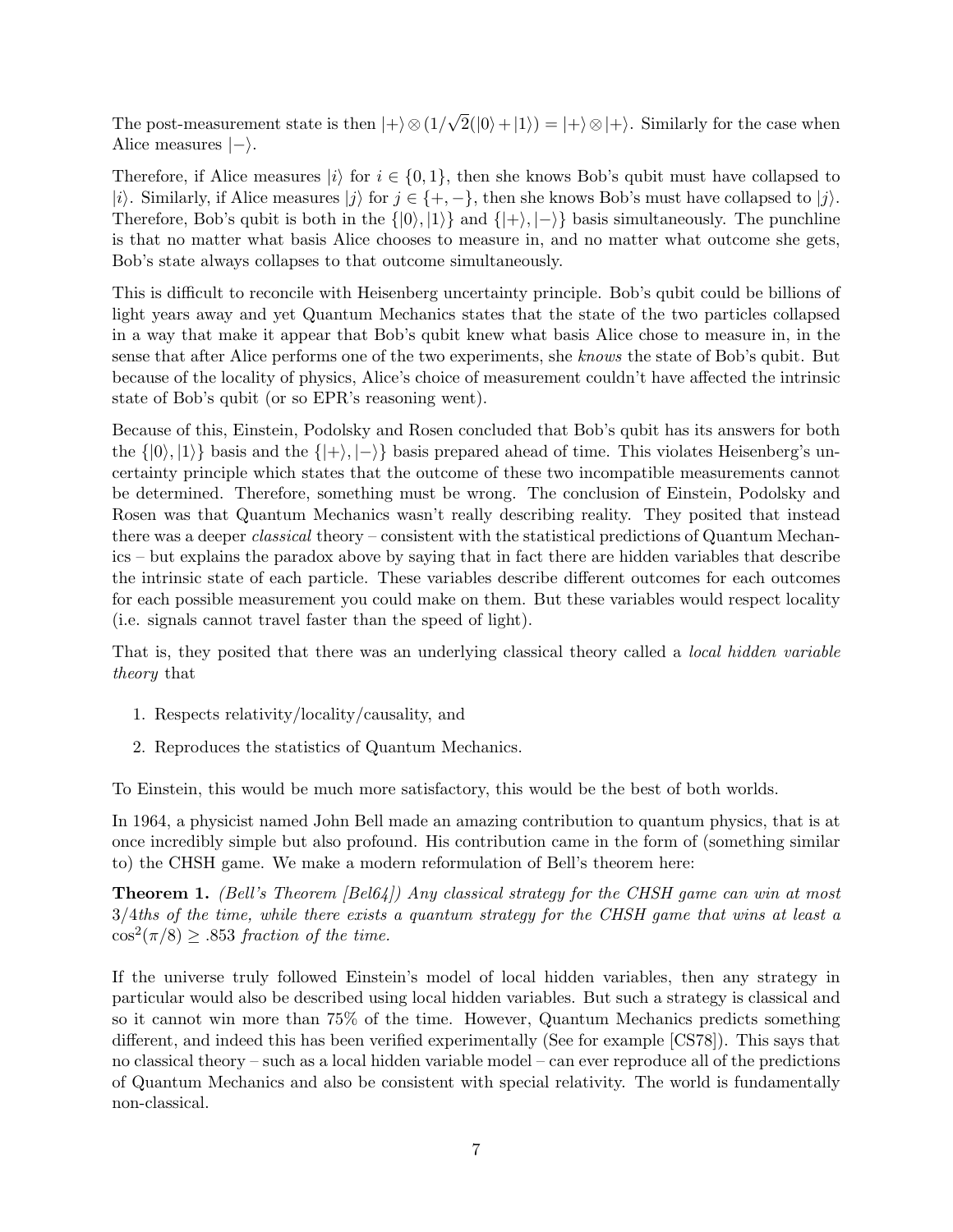# 5 Certifying randomness

We will now look at another, more practically motivated application of the CHSH game: generating random bits. When working with computers one never runs out of uses for truly random bits, both in computer science (cryptography, privacy randomized algorithms) and in general computer applications (gambling websites, your iTunes visualizer. . . ). We don't yet have a full understanding of the power of randomness, but at the moment it's one of the workhorses keeping the internet afloat.

**Pseudorandomness.** Sometimes it's enough to get away with *pseudorandomness*, or bits that "look random enough" despite being generated deterministically. Of course it's enough to have your iTunes visualizer do something that looks sort of random to the naked eye, but pseudorandomness is a powerful tool in theoretical computer science with connections to both obtaining efficient algorithms and proving such algorithms don't exist.

However it would be a pretty big leap of faith to trust a deterministic procedure with protecting your credit card info, or shuffling the deck on your poker website. While it's true that these pseudorandom generators are given a seed—a small amount of randomness to get started—even these sources are hard enough to come by, and the hacks that most systems use are appallingly bad. Some of the most common seed sources come from the number of milliseconds since midnight, CPU temperature, inputs from your computer such as mouse movements or keyboard presses, and other physical mechanisms that are not particularly hard to predict<sup>1</sup>. Even the built in randomness function for most programming languages uses an algorithm called the Mersenne Twister, which can be infinitely determined with 624 consecutive samples [Wikb].

Certifying randomness. This suggests a question of testing whether or not a given string is random. Say you buy a random number generator on Amazon, a little black box that, for the low price of no less than \$500 or so, promises that the string is actual true randomness, not based on some shady seeding method. Of course many companies have promised this in the past, and as we've already seen there's usually a smart computer scientist who breaks it by noticing the right pattern. But this could be the cleverest box we've seen yet, or more likely is using a novel way to generate terrible randomness.

As cryptographers, it is our job to certify that this box is actually putting out randomness beyond a shadow of a doubt. Because cryptography deals with transmitting messages in the presence of an adversary, cryptographers tend to be as paranoid as they come, and would never assume that their Amazon box has our best interest, ie outputting truly random bits, at heart. In fact given the NSA's history with exactly this issue [Wika], it's always better to assume the opposite. With that said, no one will get anywhere by just throwing the box away; we need to get our random bits eventually. So instead we ask the natural question:

Question: Does there exist a deterministic test to determine whether or not your box is generating true randomness and not a deterministic procedure?

<sup>&</sup>lt;sup>1</sup>It would take days to go through all the hits on Google that come up for lottery and gambling sites that have been publically broken by bored cryptographers and even some notorious hackers. More many were based on sources coming from the timestamp, and were broken by people who learned the right time window in which they had to press the button [All17].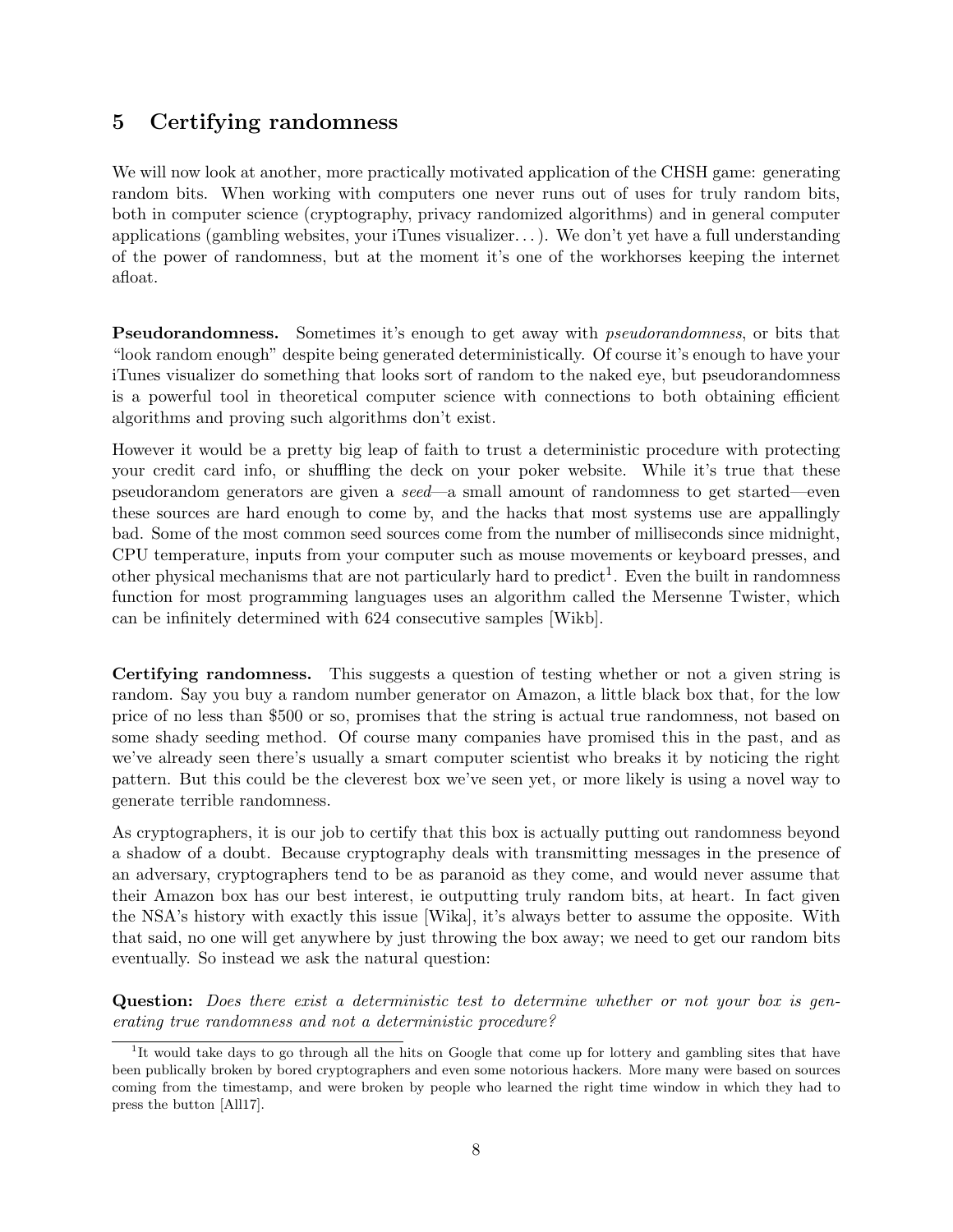The answer, of course, is no. The first way to reject this idea is to note that every string of length *n* is equally likely to occur, so if your box outputs a particular string, say  $r \in \{0,1\}^n$ , there's no firm reason to reject even if  $r$  is the all zeroes string. An equivalent counterargument is by an *adversarial argument*: if you had such a test  $T$ , Amazon could send you a box that has a few strings your test  $T$  accepts and it simply prints them out when you press the button, no randomness involved.

#### 5.1 Quantum randomness

In contrast to the deterministic setting, where true randomness is nigh impossible to come by, a quantum system is practically overflowing with it. Even a simple quantum procedure is enough to generate true randomness. We illustrate this using one of quantum computing's most important unitary gates, called the Hadamard gate, which in a word maps  $|0\rangle \leftrightarrow |+\rangle$  and  $|1\rangle \leftrightarrow |-\rangle$ . We detail the procedure for completeness:  $|e^{i\lambda} - 10\rangle$ 

$$
|\psi\rangle = |0\rangle
$$

$$
U = \frac{1}{\sqrt{2}} \begin{pmatrix} 1 & 1 \\ 1 & -1 \end{pmatrix}
$$

$$
U|\psi\rangle = \frac{1}{\sqrt{2}}(|0\rangle + |1\rangle) = |+\rangle
$$

If we measure  $U|\psi\rangle$  and return the result this is a uniformly random bit, as the coefficient on both  $|0\rangle$  and  $|1\rangle$  is  $\sqrt{\frac{1}{2}}$  $rac{1}{2}$ .

Certifying quantum randomness. So all hope is not lost. For a number of years the hardware random number generators you see on the internet have been promising to use quantum sources to extract their randomness, with similar tricks to what we just saw. Unfortunately one could (and should) imagine the same box showing up at our house, even with "quantum" stamped across the top. We've already seen that it's hopeless to try and certify randomness just by looking at the output string in isolation, but there is one hope: we at least know how to check that stamp, in the form of the CHSH game.

Imagine the following scenario: you decide to shell out \$1000 instead of \$500 to get a hold of two boxes, both of which claim to use quantum mechanics to generate randomness. You put them on your desk, and wrap them up so they're free of generating any heat, sound, or anything else they might pick up from each other. You then play the CHSH game with these two boxes, randomly generating x and y and then pressing the button to get a and b. After running this game for a few hours their win rate is at 80%. With what we've seen in the lecture up until now we know that with almost perfect assurance this means there are quantum effects at play in these boxes, and in particular that the bits you're receiving have information-theoretic entropy (randomness) coming from quantum effects. Better yet, we've made practically no assumptions about the setting; the strongest thing we've assumed is that they aren't communicating, which can be easily fixed by just moving them to adjacent rooms, or shipping one off to China [Bil17].

There are two reasonable objections to come out of this test. The first is what to conclude when the win rate is close to (or even below) 75%. The short answer is that we can't conclude anything. Two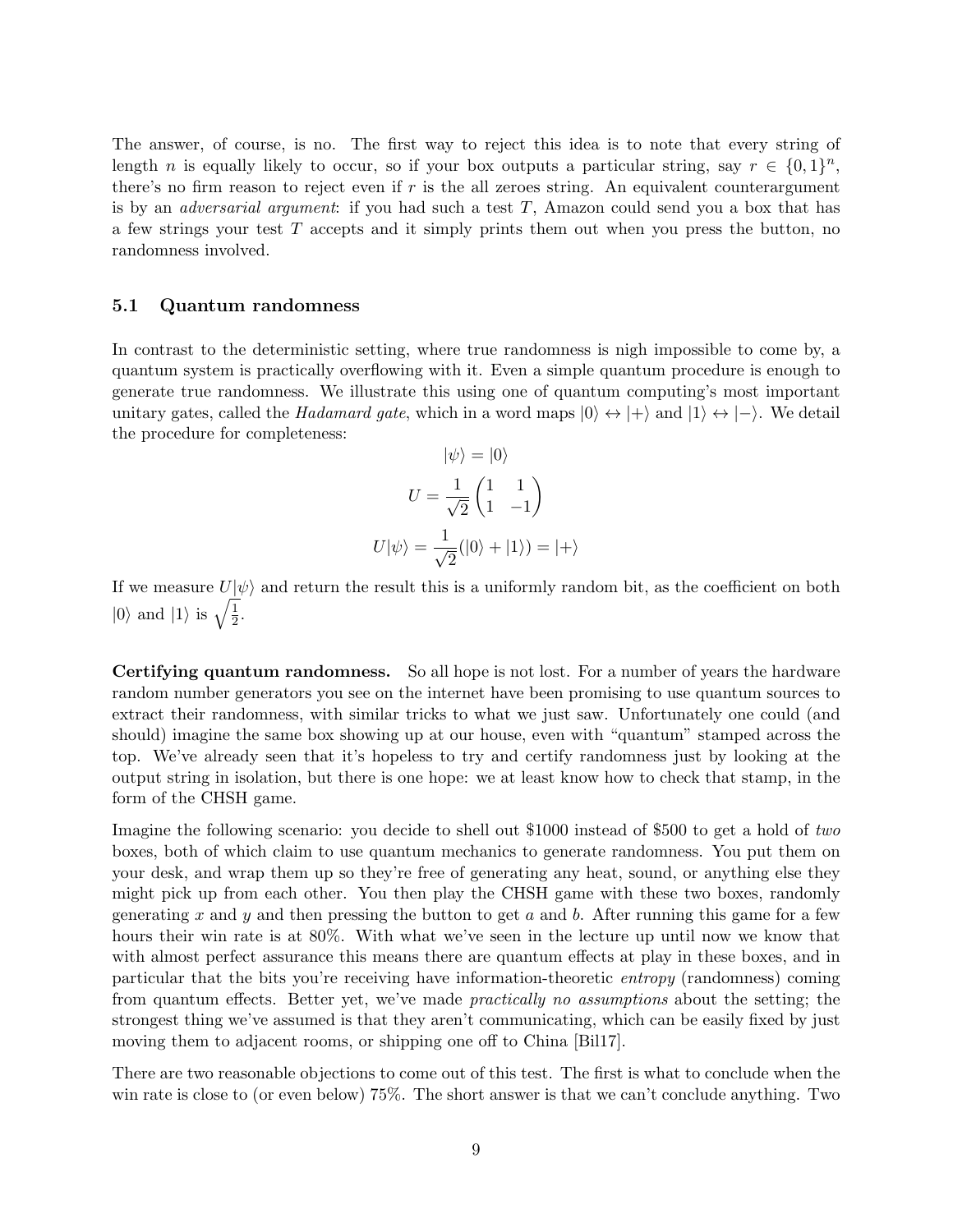quantum players playing the CHSH game can easily underperform the best strategy, if their goal was to convince you that they weren't sharing any entanglement (remember, we're cryptographers, and we're as paranoid as it gets). The second objection is that we needed randomness to generate  $x$  and  $y$ , meaning that by all measures we've lost a treasure trove of random bits for the sake of testing that these boxes have any quantum randomness in them at all, possibly far less than the amount we put in.

#### 5.2 Randomness expansion.

This problem was formalized in Roger Colbeck's Ph.D thesis [Col06], wherein he developed a procedure to not only certify quantum randomness when it's present, but to certify that the outputs of these two boxes<sup>2</sup> contains *more* randomness than the amount used to play the game.

**Theorem 2** ([Col06], Section 5.2.3). For every constant  $c > 1$  there exists a game which requires n bits of randomness where the boxes win the game iff there exist cn bits of randomness in their outputs.

Even more,  $\lceil \text{Col06} \rceil$  also shows that it's possible to extract cn bits, not just certify them. This is an important distinction in theoretical computer science, where having a bitstring with entropy  $\omega$ in no way guarantees a way to get  $\omega$  purely random bits. This led to a line of work in quantum cryptography which we summarize now:

- Colbeck  $(2006)$ [Col06]:  $n \rightarrow cn, c > 1$  (linear expansion)
- Pironio et al (2010) [PAM<sup>+</sup>10]:  $n \to n^2$  (quadratic expansion)
- Vazirani, Vidick (2012) [VV12]:  $n \to \exp(\Omega(n^{1/3}))$  (exponential expansion)

The central technique behind these expansion arguments is to play a protocol like the following. Let R denote the total number of rounds of CHSH being played.

- 1. The verifier (i.e. you) randomly chooses a small subset  $S \subseteq \{1, ..., R\}$  of size  $|S| = n$ .
- 2. Play R rounds of the CHSH game in sequence with the two devices. In round j, if  $j \in S$ , then choose the questions x, y uniformly at random. If  $j \notin S$ , then set  $x = 0, y = 0$ .
- 3. Count how many of the CHSH games in the rounds S the boxes won. If the number is at least, say, 0.8n, then accept. Otherwise, reject.

The randomness expansion results above show that, for different tradeoffs between  $n$  and  $R$ , if the verifier accepts, then with high probability the answers of the devices (which forms an Rlength string), will contain roughly  $\Omega(R)$  bits of entropy (which is much more than the amount of randomness used by the verifier to select set S and also the randomness for the S-round questions).

The intuition for why this works is the following: while the rounds outside of the set  $S$  seem useless, recall that neither of the devices can communicate, and thus the first box receiving a 0 doesn't

<sup>2</sup>Colbeck's setup contained three boxes instead of two, and used a different game. A follow up work of Barrett, Colbeck, and Kent [BCK12] uses only two devices, as do all other follow-up works we discuss in this section.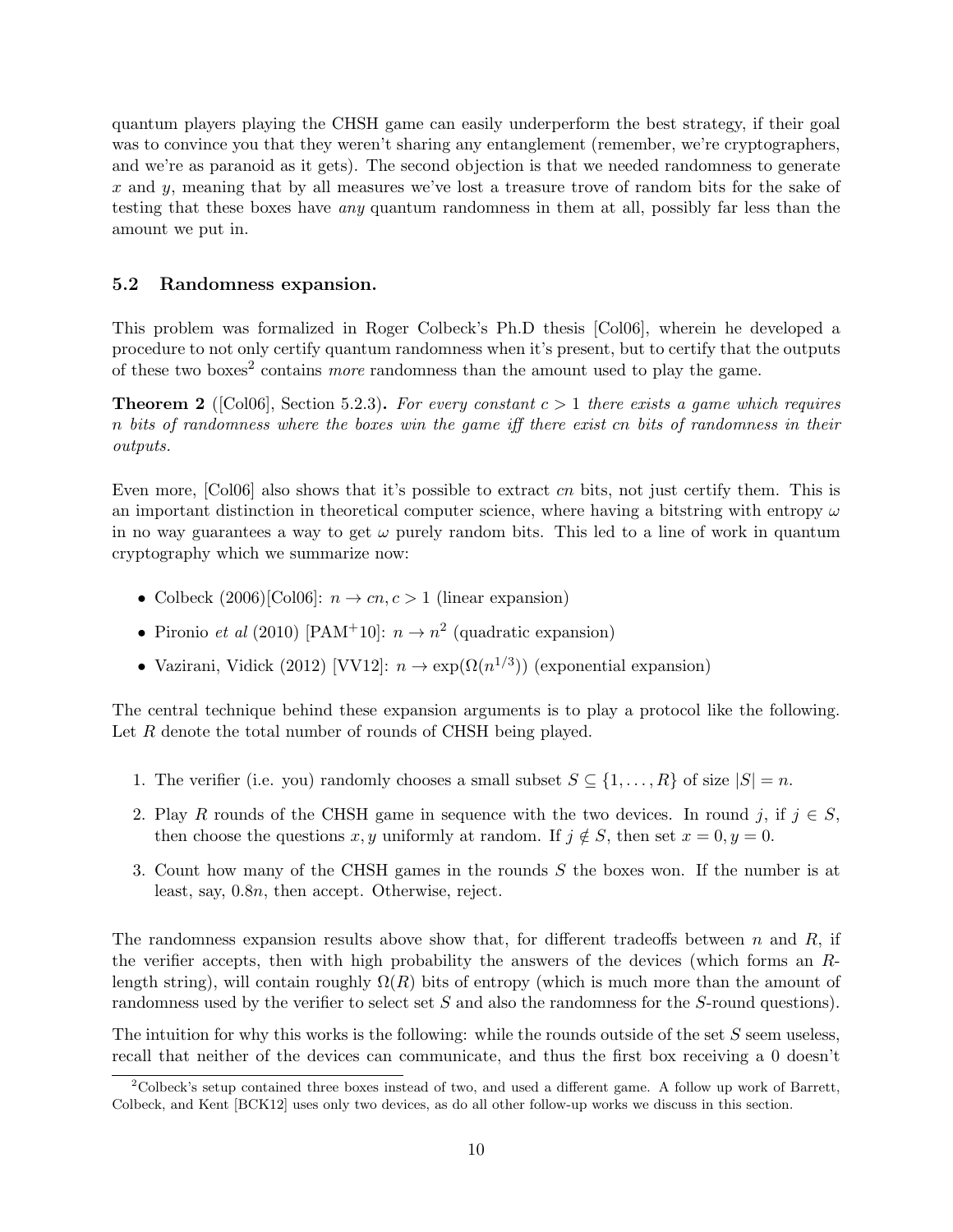guarantee that the other box did as well. Even if both boxes knew that there were only going to be an  $\epsilon$  fraction of the games where either of them would see a 1, [Col06] argued that they can't do much with the information without knowing where those games would appear. Ultimately the randomness in both the actual CHSH rounds and in deciding when they would appear is much less than the amount of randomness the boxes have to generate in order to not fall below the 75% threshold. All follow-up works used the same basic strategy but primarily varied the number of rounds where the actual game would be played.

Infinite randomness expansion. While exponential expansion seems like a natural stopping point, one might ask if it's the last stop on our way to infinite randomness expansion. All other strategies for expansion used this sparsified game method, but in order to go to infinite expansion we clearly need a much different approach.

The only strategy that immediately comes to mind when discussing infinite expansion, and one that may have occurred to most readers as soon as we talked about expanding  $n$  bits to more than n bits, is to just feed this new pure randomness back into the same game. This does not immediately succeed, as the two boxes are allowed to keep their transcripts between rounds and thus know exactly what randomness the tester has pressed out of them. Thus they could easily switch to a deterministic strategy as soon as they see their own bits coming back.

After showing linear expansion, [Col06] made the (near trivial) observation that infinite randomness can be achieved by rigging up these pairs of boxes in parallel and using the same initial random string for all of them. This runs into the obvious problem of costing far more than \$1000, but it suggests a similar strategy, namely using randomness from one instance of the game for a new instance, and then eventually looping back to the first set of boxes once the new randomness is independent enough from the bits that it generated. In fact, it turns out that \$4000, or rather eight boxes, suffices.

**Theorem 3** ( $[CY14]$ , Theorem 2.1). For every k there exists a k-round protocol involving eight non-signalling quantum devices that, starting with n bit seed, can certify that an output string s is drawn from a distribution that is  $\exp(-\Omega(n^{1/3}))$ -close to uniform. Furthermore, the string s has length  $g^{(k)}(n)$ , where  $g^{(k)}$  is the k-fold composition of the function  $g(m) = \exp(\Omega(m^{1/3}))$ ,

The current frontier is infinite randomness expansion using four boxes [MS16], a total of two instances of the CHSH game. It is still open whether it can be done using three or even two boxes, for some variant of CHSH. Note that while there may be room for improvement in the parameters of the argument, such as the probability of failure as a function of the seed length, the seed length itself must be greater than zero; information theory promises that even in the quantum setting we can't ever hope to get something from nothing.

Open problem. Find the minimum number of non-signaling quantum devices needed in an infinite randomness expansion scheme.